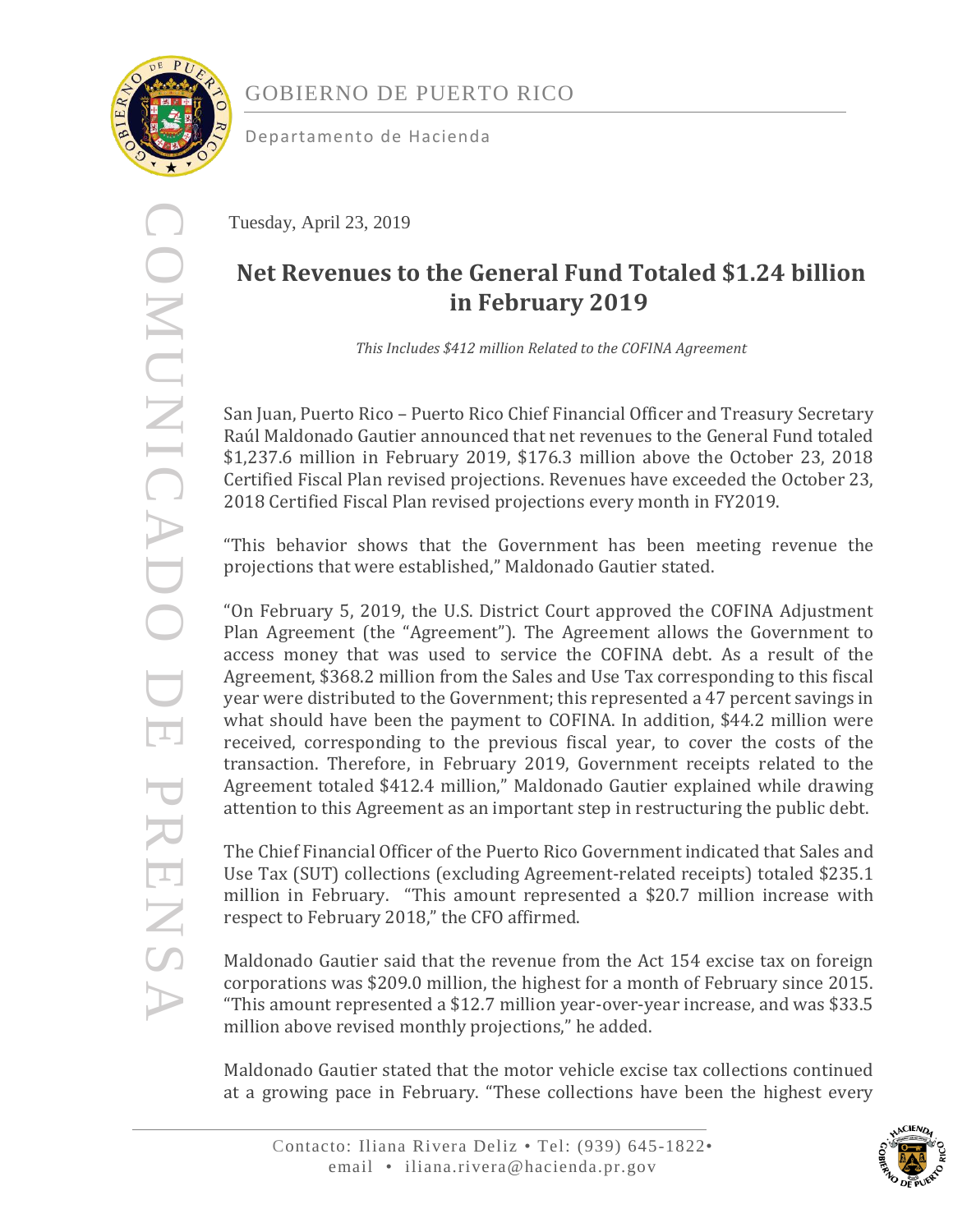

COMUNICADO DE PRENSA

PRENSA

**DOMUNICADO DE** 

## GOBIERNO DE PUERTO RICO

### Departamento de Hacienda

month of this fiscal year since 2006, that is, for the past 13 years. In February of this year, the revenue was \$37.6 million, that is, \$9.2 million, or 32.4 percent, above the previous year," he explained.

Lastly, the Chief Financial Officer and Treasury Secretary pointed out that fiscal year-to-date (July-February) net revenues to the General Fund totaled \$6,353.9 million, an increase of \$1,469.0 million, or 30.0 percent, compared to the same period last year, which was affected by the passage of Hurricanes Irma and María. In addition, fiscal year-to-date revenues were \$317.7 million above revised projections, which is attributed to a large extent to the effect of the economic recovery after the passage of the hurricanes.

> Ingresos Netos al Fondo General febrero (millones de \$)

|                          | Recaudo Actual |         |          | Proyección      |          | Proyección              |                          |
|--------------------------|----------------|---------|----------|-----------------|----------|-------------------------|--------------------------|
|                          | febrero        |         | Original | <b>Recaudos</b> | Revisada | Recaudos                |                          |
| Conceptos                | 2017-18        | 2018-19 | Dif.     | 29/6/2018       |          | vs. Original 23/10/2018 | vs. Revisada             |
|                          |                |         |          |                 |          |                         |                          |
| <b>Total Bruto</b>       | 709.2          | 1,267.1 | 557.9    | 673.8           | 593.3    | 1,090.8                 | 176.3                    |
| Reserva                  | (38.0)         | (29.5)  | 8.5      | (55.0)          | (25.5)   | (29.5)                  | $\overline{\phantom{a}}$ |
| <b>Total Neto</b>        | 671.2          | 1,237.6 | 566.4    | 618.8           | 618.8    | 1,061.3                 | 176.3                    |
|                          |                |         |          |                 |          |                         |                          |
| Individuos               | 156.2          | 158.0   | 1.8      | 99.2            | 58.8     | 131.0                   | 27.0                     |
| Corporaciones            | 34.9           | 66.9    | 32.0     | 41.6            | 25.3     | 52.4                    | 14.5                     |
| Retenida a no residentes | 37.4           | 60.3    | 22.9     | 37.1            | 23.2     | 42.7                    | 17.6                     |
| <b>IVU</b>               | 149.0          | 637.0   | 487.9    | 183.3           | 453.7    | 570.5                   | 66.5                     |
| Foráneas (Ley 154)       | 196.3          | 209.0   | 12.7     | 161.3           | 47.7     | 175.5                   | 33.5                     |
| Bebidas alcohólicas      | 20.4           | 21.9    | 1.5      | 19.7            | 2.2      | 17.2                    | 4.7                      |
| Cigarrillos              | 14.3           | 5.1     | (9.2)    | 15.3            | (10.2)   | 16.1                    | (11.0)                   |
| Vehículos de motor       | 28.4           | 37.6    | 9.2      | 31.5            | 6.1      | 25.8                    | 11.8                     |
| Arbitrios de ron         | 6.5            | 5.3     | (1.2)    | 7.3             | (2.0)    | 6.0                     | (0.7)                    |
| Otros                    | 27.8           | 36.5    | 8.7      | 22.5            | 14.0     | 24.1                    | 12.4                     |